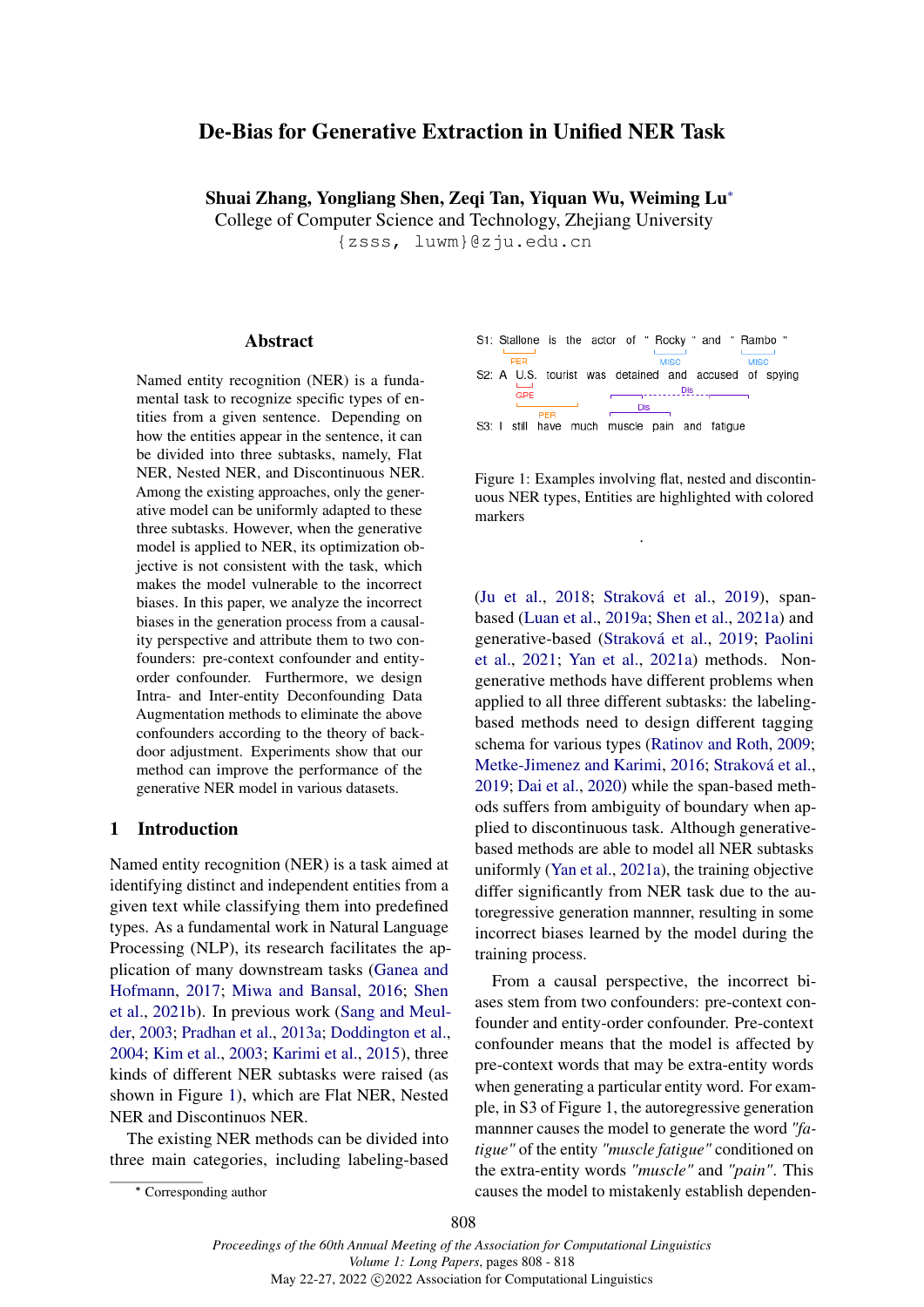<span id="page-1-0"></span>

Figure 2: Structural Causal Model of the generative NER method. The confounder  $N$  causes the spurious correlation  $X \leftarrow N \rightarrow Y$  to mislead the model from the true objective  $X \to Y$ .

cies between the intra-entity word *"fatigue"* and the extra-entity words *"muscle"* and *"pain"*, while ignoring the dependency between the intra-entity words *"muscle"* and *"fatigue"*. Therefore, when only the entity *"muscle fatigue"* is in the input sentence, the model cannot predict the entity accurately and completely due to the learned incorrect dependency bias. Entity-order confounder refers to the fact that the model is affected by a predetermined order of entities when generating an entity sequence. The entities in a sentence are essentially a set structure without decoding order among them. In contrast, the generative NER model pre-specifies the decoding order of entities, which introduces incorrect bias and ignores the bidirectional dependency between entities. As in S1 of Figure 1, after fixing the set of entities as "*Stallone*"  $\rightarrow$  "*Rocky*"  $\rightarrow$  *"Rambo"*, the model only models the unidirectional dependency of *"Rambo"* on *"Stallone"* and *"Rocky"*, without considering the reverse dependency of *"Stallone"* on *"Rocky"* and *"Rambo"*. In this case, if *"Rambo"* is decoded first, it is difficult for the model to decode the other two entities *"Stallone"* and *"Rocky"* due to the lack of the reverse dependency.

We can formulate the causalities in the process of entity sequence generation with a Structural Causal Model (SCM). As illustrated in Figure [2,](#page-1-0) the direct links denote the causality between the two nodes: cause  $\rightarrow$  effect.  $X \rightarrow Y$  represents the generation process of the target sequence, which can be divided into two cases according to the location of the generated words: intra-entity generation and inter-entity generation. In the former case,  $N$  denotes the pre-context words, which can affect the generation of the next word  $(N \rightarrow Y)$ . While in the latter case,  $N$  denotes the entity decoding order, and can affect the generation of the next entity  $(N \rightarrow Y)$ . In both cases, the representation

of input  $X$  is contaminated by the backdoor path  $X \leftarrow N \rightarrow Y$ . Therefore, N is a confounder for the  $X \to Y$  process which introduces a incorrect bias to the model.

In order to eliminate the bias caused by confounders  $N$  in both cases, we designed the Intraand Inter-entity Deconfounding Data Augmentation method from the theory of backdoor adjustment. Our contributions are as follows:

- We analyzed the incorrect bias of the generative model on the NER task from a causal perspective, concluding that the pre-context confounder and the entity-order confounder are the main causes of the bias.
- Based on the backdoor adjustment theory, we designed the Intra- and Inter-entity Deconfounding Data Augmentation methods to remove the pre-context confounder and the entity-order confounder, respectively, to eliminate the incorrect bias of the generative model on the NER task.
- Experiments on three kinds of NER tasks show that our proposed method can de-bias the generative NER model and thus improve the model performance.

## 2 Prerequisite

For subsequent analysis, in this section we first illustrate how the NER task is modeled as a generative task, after which we illustrate the training and inference process of the generative model.

## 2.1 Problem Definition

The three kinds of NER tasks can all be formulated as follows, given an input sentence of l tokens  $x = \{x_1, x_2, ..., x_l\}$ , the target sequence  $y = \{[ss], E_1, \dots, E_M, [ee]\}$ , where  $E_i =$  $\{[s], y_{e_1^i}, ..., y_{e_{\mathcal{E}}^i}, [e]\}$  is a word sequence of entity  $e^{i}$ , *M* denotes the number of the entities, *E* denotes the length of the entity,  $[ss]$  and  $[ee]$  are the start and end tags for the sequence,  $[s]$  and  $[e]$  are the start and end tags for the entity, and  $y_{e_j^i}$  is the *j*-th word of *i*-th target entity.

### 2.2 Generative Model

In general, given an input sentence  $x$ , the generative model will return a sequence consisting of a collection of entities arranged in fixed order  $y = \{ [ss], E_1, \cdots, E_M, [ee] \}.$  To this end,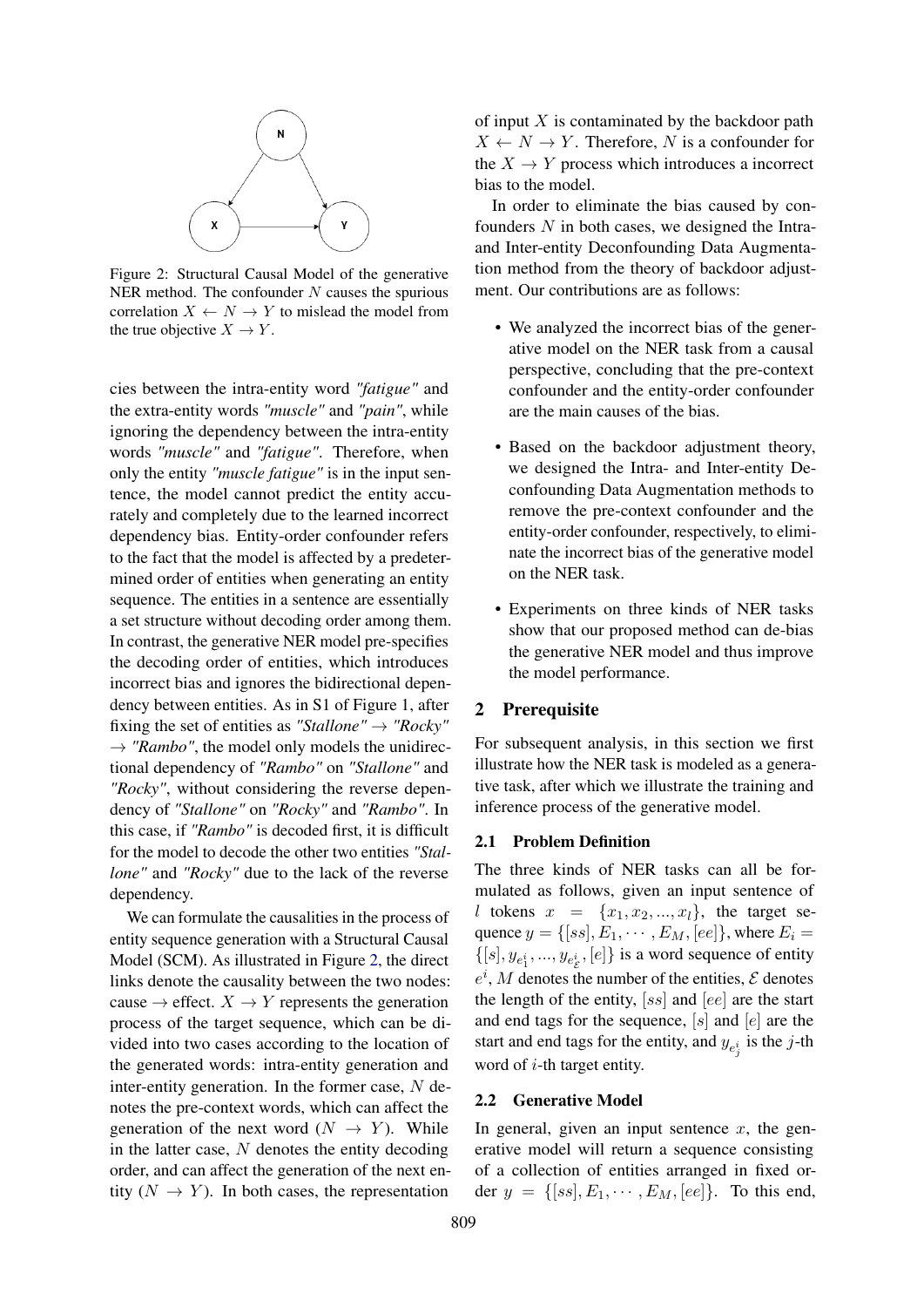we first computes the hidden vector representation  $H = h_1, ..., h_l$  of the input via a multi-layer transformer encoder:

$$
H =Encoder(x_1, ..., x_l)
$$
 (1)

where each layer of  $Encoder(\cdot)$  is a transformer block with multi-head attention mechanism.

After the input sentence is encoded, the decoder predicts the output token-by-token according to the sequential inputs' hidden vectors. At the step  $i$  of generation, the self-attention decoder predicts the  $i$ -th token  $y_i$  in the linearized form and decoder state  $h_i^d$  as:

$$
y_i, h_i^d = Decoder([H; h_1^d, ..., h_{i-1}^d], y_{i-1})
$$
 (2)

where each layer of  $Decoder(\cdot)$  is a transformer block that contains self-attention with decoder hidden state  $h_{\leq i}^d$  and cross-attention with encoder state H.

Specifically, the optimization objective of the generated model is to maximize the conditional probability of the entire output sequence  $p(y|x)$ , which is progressively combined by the probability of each step  $p(y_i|y_{\le i}, x)$ :

$$
p(y|x) = \prod_{i}^{|y|} p(y_i|y_{< i}, x) \tag{3}
$$

#### 3 The Proposed Solution

In the above, we have analyzed that the bias in the traditional generative NER model  $P(Y|X)$ is introduced by two kinds of confounders: the pre-context confounder and the entity-order confounder. Now we need to perform the deconfounding using backdoor adjustment to obtain a debiased model  $P(Y|do(X))$ . Deconfounding seeks the true causal effect of one variable on another, and it is appealing to the objective of NER: given a sentence  $X$ , we hope  $Y$  extracted by the model being faithful only to the content of the input  $X$ itself. And the backdoor adjustment promotes the posterior probability  $P(Y|do(X))$  from passive observation to active intervention as shown below:

<span id="page-2-0"></span>
$$
P(Y | do(X)) = \sum_{n} P(Y | X, n)P(n) \tag{4}
$$

where  $n$  is the stratum for the confounder N. This encourages the model to maximize  $P(Y|X, n)$  for every stratum *n*, only subject to a prior  $P(n)$  listening to no one, and hence the model is deconfounded.

In the next sections, we apply Equation [4](#page-2-0) to design two data augmentation (DA) methods, Intraentity Deconfounding DA and Inter-entity Deconfounding DA, for the pre-context confounder and the entity-order confounder, respectively.

#### <span id="page-2-1"></span>3.1 Intra-entity Deconfounding DA

We first focus on the generation of words inside the entity. The autoregressive decoder needs to decode the word at the current step conditioned on the pre-context words, i.e., the already generated word sequence. The pre-context words may be in other entities that are not associated with the entity currently being generated. Thus it will learn the wrong dependencies and bring in bias to the model. From the SCM in Figure [2,](#page-1-0) the pre-context words are the confounder in the generation of words inside the entity, causing the spurious correlation  $X \leftarrow N \rightarrow Y$  to mislead the model from the true objective  $X \to Y$ .

Next we implement Intra-entity Deconfounding by data augmentation to eliminate pre-context confounder. As the backdoor adjustment shown in Equation [4,](#page-2-0) we stratify the confounder  $N$ , precontext words, and train the model on each stratum. To avoid the influence of other entity words, we split the target sequences of the samples by entity and construct separate target sequences for each entity. Specifically, we randomly sample a context word  $[CW]$  of an entity  $e^i$  from X and concatenate it in front of the entity as a target sequence  $Y'$ , denoted as:

$$
\{[CW], y_{e_1^i}, y_{e_2^i}, \cdots, y_{e_{\mathcal{E}}^i}\}
$$

where  $\mathcal E$  denotes the length of the entity  $e^i$ . If there are  $M$  entities in a sentence  $X$ , we can construct M augmented samples  $(X, Y')$ . It is worth noting that, compared to the target sequence Y of the original sample, the target sequence in the augmented sample does not contain tags denoting the beginning and end of the sequence, i.e., [ss] and [ee] . This is to tell the model to generate only a single entity on the augmented sample instead of all the entities, as a way to prevent the model trained by the augmented samples from exiting early in the practical prediction.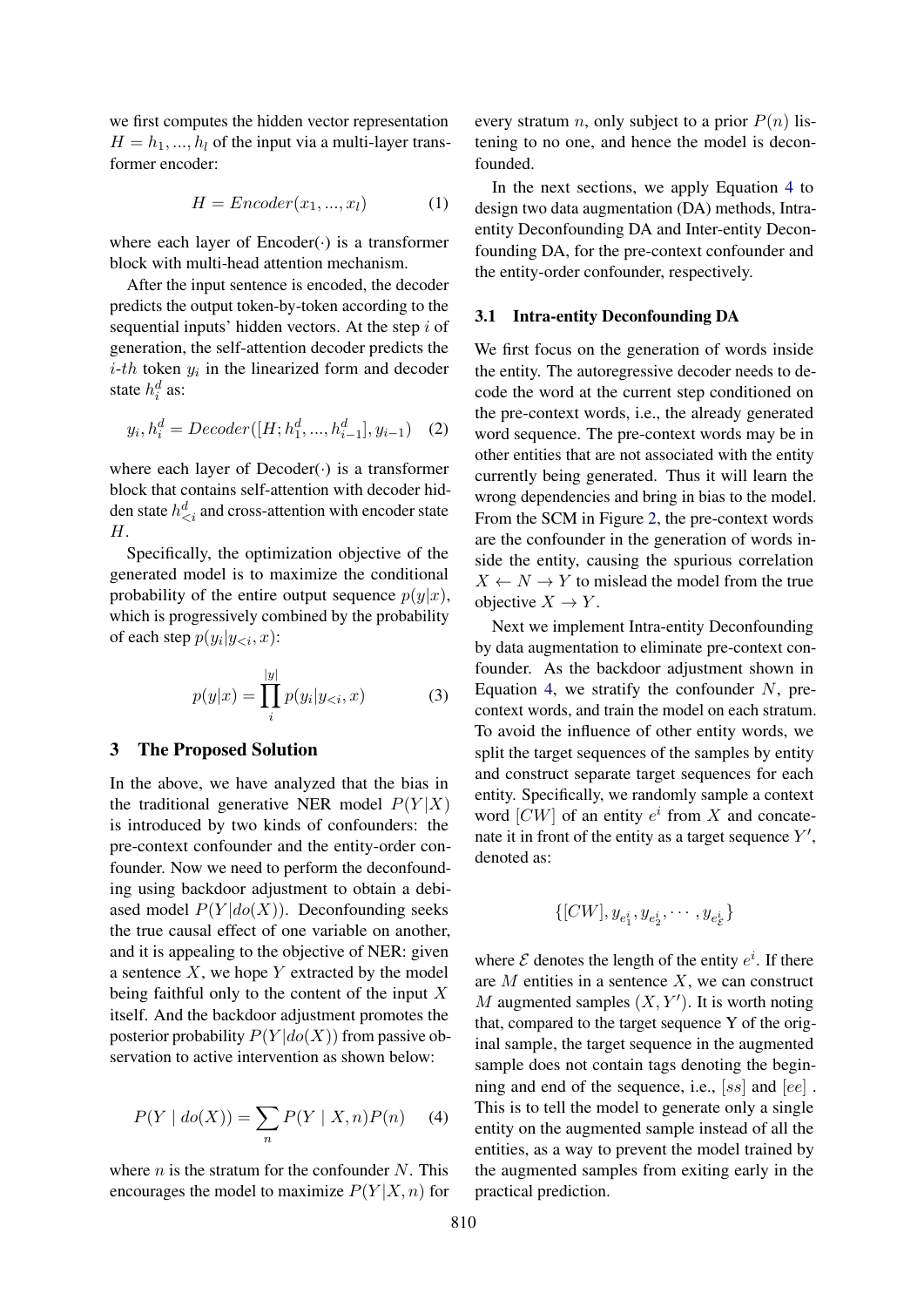#### 3.2 Inter-entity Deconfounding DA

Another generation case is that after the current entity is generated, the model is expected to generate the first word of the next entity. In traditional generative NER models [\(Paolini et al.,](#page-9-6) [2021;](#page-9-6) [Yan et al.,](#page-10-0) [2021a\)](#page-10-0), the target sequence is fixed in the order of entities, for example, [Yan et al.](#page-10-0) [\(2021a\)](#page-10-0) prespecified entity order according to the occurrence. However, entities are essentially set structures and the decoding sequence is not supposed to be fixed. A pre-specified entity order can make the optimization target inconsistent with the task and introduce an incorrect bias to the model. As shown in the SCM of Figure [2,](#page-1-0) entity order is the confounder N who affects the generation  $X \to Y$  through the backdoor path  $X \leftarrow N \rightarrow Y$ .

According to Equation [4,](#page-2-0) we design an Interentity Deconfounding data augmentation to eliminate entity-order confounder. Similar to Section [3.1,](#page-2-1) we construct augmented samples by sampling from all possible entity orders. Specifically, for the original sample  $(X, Y)$ , we keep the last entity of its target sequence fixed and permute the order of the other entities. The target sequence  $Y'$  of the augmented sample can be represented as:

$$
\{[ss], \text{Perm}(E_1, \cdots, E_{M-1}), E_M, [ee]\}
$$

where  $\text{Perm}(\cdot)$  represents the permutation operation. During the training, we only compute the loss for the first token of the last entity, while the other entities are fed directly to the decoder as decoded sequences.

### 3.3 Constrained Prediction

As the model uses a token-by-token approach for prediction, in order to reduce the search space and the impact of exposure bias, we restrict the model to generating only tokens from the original sentence at generation time, and control the entire generation process by limiting tokens that can be generated at each step.

Specifically, we add special start and end tokens for the generation of each entity and the generation of the whole sequence. At the time of prediction, the generation of the sequence must start from the sequence start token, and the generation of the entity must start from the entity start token, and when the end token of the entity is generated, the next token that could be generated can only be the sequence end token and entity start token. Also, when generating each entity, we restrict the category of

the entity to be generated only after the entity is generated, and the category can only be followed by the [e].

## 4 Experiments

In this section, we first describe the dataset we used, then we present related implementation details and experimental results, after which we make an analysis based on the experimental results.

#### 4.1 Datasets

As same as [\(Yan et al.,](#page-10-2) [2021b\)](#page-10-2), to show that our proposed method can be used in various NER subtasks, we conducted experiments on eight datasets.

# 4.1.1 Flat NER Datasets

We selected the CoNLL2003 [\(Sang and Meul](#page-9-2)[der,](#page-9-2) [2003\)](#page-9-2) and OntoNotes [\(Pradhan et al.,](#page-9-8) [2013b\)](#page-9-8) datasets to do the experiments of Flat NER subtask. For CoNLL2003, we follow [\(Lample et al.,](#page-8-5) [2016;](#page-8-5) [Yu et al.,](#page-10-3) [2020\)](#page-10-3) to train our model on the concatenation of the train and development sets. For OntoNotes, we use the same train, development and test splits as [\(Pradhan et al.,](#page-9-9) [2012;](#page-9-9) [Yu et al.,](#page-10-3) [2020\)](#page-10-3).

#### 4.1.2 Nested NER Datasets

For Nested NER subtask, we adopt ACE2004 [\(Dod](#page-7-1)[dington et al.,](#page-7-1) [2004\)](#page-7-1), ACE2005 and Genia datasets [\(Kim et al.,](#page-8-0) [2003\)](#page-8-0). In experiment conducted on ACE2004 and ACE2005, we use the same data split as [\(Lu and Roth,](#page-8-6) [2015;](#page-8-6) [Muis and Lu,](#page-9-10) [2017;](#page-9-10) [Yu](#page-10-3) [et al.,](#page-10-3) [2020\)](#page-10-3), the ratio between train, development and test is 8:1:1. For Genia, we follow [\(Wang et al.,](#page-10-4) [2020b;](#page-10-4) [Shibuya and Hovy,](#page-9-11) [2020\)](#page-9-11) to use five types of entities and split the train, development and test as 8.1:0.9:1.0.

### 4.1.3 Discontinuous NER Datasets

We follow [\(Dai et al.,](#page-7-2) [2020\)](#page-7-2) to use CADEC [\(Karimi](#page-8-1) [et al.,](#page-8-1) [2015\)](#page-8-1), ShARe13 [\(Pradhan et al.,](#page-9-3) [2013a\)](#page-9-3) and ShARe14 [\(Mowery et al.,](#page-9-12) [2014\)](#page-9-12) datasets to do our experiment. Since only the Adverse Drug Events (ADEs) entities include discontinuous annotation, only this kind of entity is considered. [\(Karimi et al.,](#page-8-1) [2015;](#page-8-1) [Metke-Jimenez and Karimi,](#page-8-4) [2016;](#page-8-4) [Tang et al.,](#page-10-5) [2018\)](#page-10-5).

#### 4.2 Implementation Details

Because of the use of special tokens, we use the pretrained language model T5 [\(Raffel et al.,](#page-9-13) [2020\)](#page-9-13) as our encoder-decoder generative architecture. The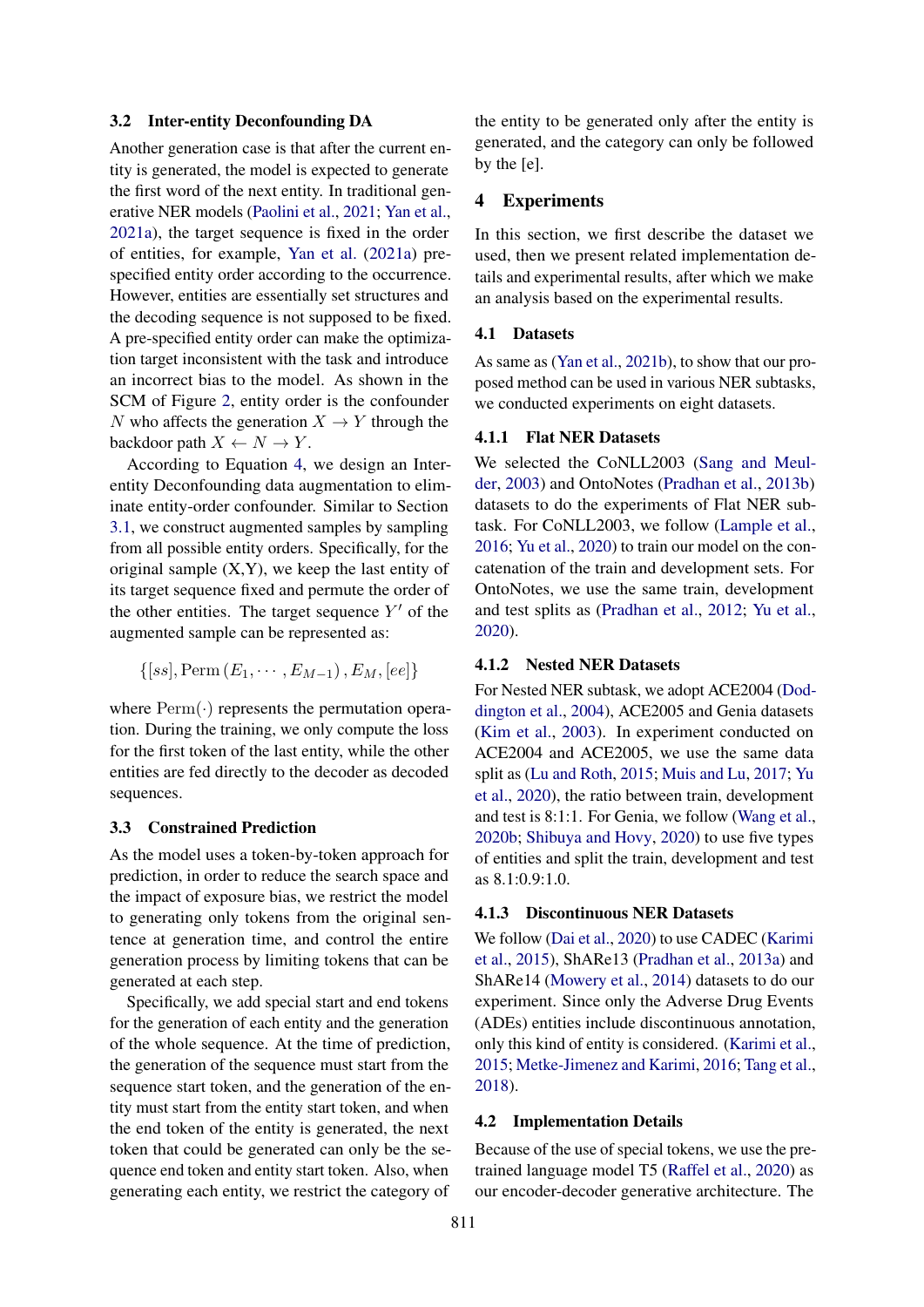<span id="page-4-0"></span>

| Model                                |       | CoNLL2003                |       | <b>OntoNotes</b> |       |       |
|--------------------------------------|-------|--------------------------|-------|------------------|-------|-------|
|                                      | Prec. | Rec.                     | F1    | Prec.            | Rec.  | F1    |
| (Clark et al., $2018$ )[GloVe300d]   |       |                          | 92.6  |                  |       |       |
| (Peters et al., 2018)[ELMo]          |       | $\overline{\phantom{a}}$ | 92.22 |                  |       |       |
| $(Akbik et al., 2019)$ [Flair]       |       | $\overline{\phantom{a}}$ | 93.18 |                  |       |       |
| (Straková et al., 2019)[BERT-Large]  |       | $\overline{\phantom{a}}$ | 93.07 |                  |       |       |
| (Yamada et al., 2020)[RoBERTa-Large] |       | -                        | 92.40 |                  |       |       |
| (Li et al., 2020b)[BERT-Large]       | 92.47 | 93.27                    | 92.87 | 91.34            | 88.39 | 89.84 |
| (Yu et al., 2020)[BERT-Large]        | 92.85 | 92.15                    | 92.5  | 89.92            | 89.74 | 89.83 |
| (Yan et al., 2021b)(BPE)[BART-Large] | 92.60 | 93.22                    | 92.96 | 90.00            | 89.52 | 89.76 |
| Ours[T5-Base](Without-De)            | 92.68 | 93.49                    | 93.08 | 89.58            | 90.71 | 90.14 |
| $Ours[T5-Base](Intra-De)$            | 92.78 | 93.51                    | 93.14 | 89.77            | 91.07 | 90.42 |
| Ours[T5-Base](Inter-De)              | 92.68 | 93.57                    | 93.12 | 89.75            | 91.02 | 90.38 |

Table 1: Results for the Flat NER datasets.

<span id="page-4-2"></span>

| Model                                                                                       |  | ACE2004                  |       |               | ACE2005 |       |                                                                     | Genia                    |       |  |
|---------------------------------------------------------------------------------------------|--|--------------------------|-------|---------------|---------|-------|---------------------------------------------------------------------|--------------------------|-------|--|
|                                                                                             |  | Prec. Rec.               |       | F1 Prec. Rec. |         | - F1  | Prec. Rec.                                                          |                          | - F1  |  |
| (Luan et al., 2019b)[ELMO]                                                                  |  |                          | 84.7  |               |         | 82.9  |                                                                     | $\overline{\phantom{a}}$ | 76.2  |  |
| (Straková et al., 2019)[BERT-Large]                                                         |  | $\overline{\phantom{a}}$ | 84.33 |               | $\sim$  | 83.42 | $\overline{a}$                                                      | $\overline{\phantom{0}}$ | 76.44 |  |
| (Shibuya and Hovy, 2020) [BERT-Large] 85.23 84.72 84.97 83.30 84.69 83.99 77.46 76.65 77.05 |  |                          |       |               |         |       |                                                                     |                          |       |  |
| (Li et al., 2020b)[BERT-Large]                                                              |  |                          |       |               |         |       | 85.83 85.77 85.80 <b>85.01</b> 84.13 84.57 <b>81.25</b> 76.36 78.72 |                          |       |  |
| (Yu et al., 2020)[BERT-Large]                                                               |  |                          |       |               |         |       | 85.42 85.92 85.67 84.50 84.72 84.61 79.43 78.32 78.87               |                          |       |  |
| (Wang et al., 2020a)[BERT-Large]                                                            |  |                          |       |               |         |       | 86.08 86.48 86.28 83.95 85.39 84.66 79.45 78.94 79.19               |                          |       |  |
| (Yan et al., 2021b)(BPE)[BART-Large]                                                        |  |                          |       |               |         |       | 86.69 83.83 85.24 82.08 83.44 82.75 78.15 79.06 78.60               |                          |       |  |
| Ours[T5-Base](Without-De)                                                                   |  |                          |       |               |         |       | 86.19 83.76 84.96 83.23 86.25 84.71 80.11 76.92 78.49               |                          |       |  |
| $Ours[T5-Base](Intra-De)$                                                                   |  |                          |       |               |         |       | 86.36 84.54 85.44 83.31 86.56 84.90 81.04 77.21 79.08               |                          |       |  |
| $Ours[T5-Based(Inter-De)$                                                                   |  |                          |       |               |         |       | 86.53 84.06 85.28 82.92 87.05 84.93 80.66 76.45 78.50               |                          |       |  |

Table 2: Results for Nested NER datasets.

<span id="page-4-1"></span>

| Model                                                                                      |            | <b>CADEC</b> |      |                                                       | ShARe13 |      |            | ShARe14 |       |  |
|--------------------------------------------------------------------------------------------|------------|--------------|------|-------------------------------------------------------|---------|------|------------|---------|-------|--|
|                                                                                            | Prec. Rec. |              | - F1 | Prec. Rec.                                            |         | - F1 | Prec. Rec. |         | - F1  |  |
| (Metke-Jimenez and Karimi, 2016)                                                           | 64.4       | 56.5         | 60.2 | $\blacksquare$                                        |         |      |            |         |       |  |
| (Tang et al., 2018)                                                                        | 67.8       | 64.9         | 66.3 |                                                       |         |      |            |         |       |  |
| (Dai et al., 2020)[ELMo]                                                                   | 68.9       | 69.0         | 69.0 | 80.5                                                  | 75.0    | 77.7 | 78.1       | 81.2    | -79.6 |  |
| (Yan et al., 2021b)(BPE)[BART-Large] 69.45 70.51 69.97 82.07 76.45 79.16 75.88 84.37 79.90 |            |              |      |                                                       |         |      |            |         |       |  |
| $Ours[T5-Base]$ (Without-De)                                                               |            |              |      | 71.34 70.54 70.94 79.03 78.03 78.53 77.06 83.41 80.11 |         |      |            |         |       |  |
| $Ours[T5-Base](Intra-De)$                                                                  |            |              |      | 71.35 71.86 71.60 81.09 78.13 79.58 77.88 83.77 80.72 |         |      |            |         |       |  |
| $Ours[T5-Based(Inter-De)$                                                                  |            |              |      | 70.44 71.65 71.04 81.31 76.75 78.96 77.51 83.27 80.29 |         |      |            |         |       |  |

Table 3: Results for Discontinuous NER datasets.

T5 pre-trained model provides 100 default sentinel tokens for unsupervised training, here we use these special tokens to control the sequence generation process for avoiding the occupation of real tokens

in the word list. Specifically, we use *<extra\_id\_2>* and *<extra\_id\_3>* to represent [s] and [e], *<extra\_id\_0>* and *<extra\_id\_1>* to represent [ss] and [ee], *<extra\_id\_11>* to *<extra\_id\_30>* to represent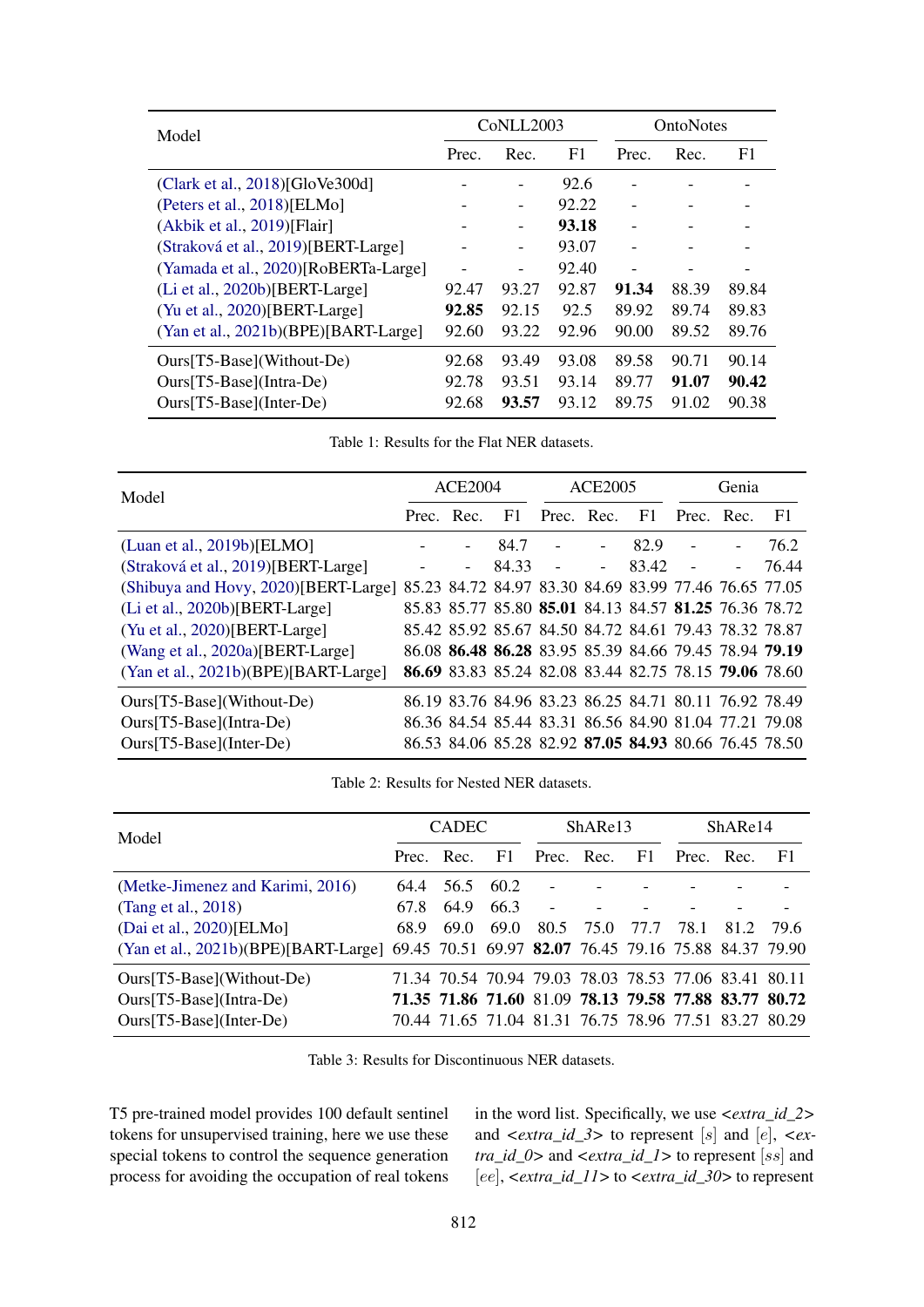different NER categories, and *<extra\_id\_50>* to mark the sample of inter-entity deconfounding samples. In addition, we use the AdamW [\(Loshchilov](#page-8-9) [and Hutter,](#page-8-9) [2019\)](#page-8-9) optimizer with a linear learning rate schedule (with peak learning rate of 1e-4). For simplicity, we assume that entities are unique, and for words with referential relations, such as *"we"*, which appears frequently in ACE2005, we tag each *"we"* with a different label in a sentence such as *"we\_1"*, *"we\_2"*, ... to distinguish them from each other.

### 4.3 Results

#### 4.3.1 Comparision between Baselines

For simplicity of comparison, we use the results reproduced by [\(Yan et al.,](#page-10-2) [2021b\)](#page-10-2) on the dataset with different subtasks. Moreover, since we conducted the experiments on the subtoken-level, we only kept the experimental results of BPE in [\(Yan](#page-10-2) [et al.,](#page-10-2) [2021b\)](#page-10-2). As can be seen from Tables [1](#page-4-0) to [3,](#page-4-1) our model achieves similar or even better results on all three subtasks than the model in [\(Yan et al.,](#page-10-2) [2021b\)](#page-10-2). This may be caused by the fact that we use a different pre-trained model and not use pointer mechanism. Compared with other non-generative models, same as [\(Yan et al.,](#page-10-2) [2021b\)](#page-10-2), our method achieves comparable results with models focusing on only one subtask of NER on most of datasets, for exceptional cases, [\(Akbik et al.,](#page-7-4) [2019\)](#page-7-4) in Table [1](#page-4-0) tags tokens at token-level; [\(Wang et al.,](#page-10-7) [2020a\)](#page-10-7) in Table [2](#page-4-2) classifies candidate span, which integrates information of all subtokens in span, and is based on span-level; while our model only focuses on subtoken, which is based on subtoken-level.

#### 4.3.2 Analysis of Intra-entity Deconfounding

In comparing the results of Without-De and Intra-De in Table [1-](#page-4-0)[3,](#page-4-1) we can see that when intra-entity deconfounding are performed, the model has different degrees of improvement in all datasets. It is worth noting that the selection method we used to do augmentation differs slightly from dataset to dataset. Specifically, in each dataset we select entities considering on occurrence frequency, nesting status and character length of entity, in particular, we kick out some special entities that have referential relationships with others.

### 4.3.3 Analysis of Inter-entity Deconfounding

In comparing the results of Without-De and Inter-De in Table [1-](#page-4-0)[3,](#page-4-1) we can see that when inter-entity deconfounding are performed, the model also have

<span id="page-5-0"></span>

| CoNLL                     |                           | <b>Baseline</b>           |                           |                                                                     | + Intra-De                                                          |                                                                     |  |  |
|---------------------------|---------------------------|---------------------------|---------------------------|---------------------------------------------------------------------|---------------------------------------------------------------------|---------------------------------------------------------------------|--|--|
|                           | P                         | R                         | F1                        | P                                                                   | R                                                                   | F1                                                                  |  |  |
| w/o attack<br>attack<br>Л | 92.68<br>91.43<br>$-1.25$ | 93.49<br>93.38<br>$-0.11$ | 93.08<br>92.39<br>$-0.69$ | 92.78<br>92.51<br>$-0.27$<br>0.98 <sup>†</sup>                      | 93.51<br>93.27<br>$-0.24$<br>$0.13\downarrow$                       | 93.14<br>92.88<br>$-0.26$<br>$0.43 \uparrow$                        |  |  |
| ACE04                     | <b>Baseline</b>           |                           |                           |                                                                     | + Intra-De                                                          |                                                                     |  |  |
|                           | P                         | R                         | F1                        | P                                                                   | R                                                                   | F1                                                                  |  |  |
| w/o attack<br>attack<br>Л | 86.19<br>80.24<br>$-5.95$ | 83.76<br>83.32<br>$-0.42$ | 84.96<br>81.75<br>$-3.21$ | 86.36<br>83.01<br>$-3.35$<br>$2.60$ <sup><math>\dagger</math></sup> | 84.54<br>84.34<br>$-0.20$<br>$0.22$ ↑                               | 85.44<br>83.67<br>$-1.77$<br>$1.44$ <sup><math>\dagger</math></sup> |  |  |
| <b>CADEC</b>              | <b>Baseline</b>           |                           |                           |                                                                     | + Intra-De                                                          |                                                                     |  |  |
|                           | P                         | R                         | F1                        | P                                                                   | R                                                                   | F1                                                                  |  |  |
| w/o attack<br>attack<br>Л | 71.34<br>69.46<br>$-1.88$ | 70.54<br>67.91<br>$-2.36$ | 70.94<br>68.67<br>$-2.27$ | 71.35<br>71.14<br>$-0.21$<br>$1.67$ <sup><math>\dagger</math></sup> | 71.86<br>70.14<br>$-1.32$<br>$1.04$ <sup><math>\dagger</math></sup> | 71.60<br>70.64<br>$-1.06$<br>$1.21$ <sup><math>\dagger</math></sup> |  |  |

Table 4: Robustness Testing for the Pre-context Confounder

<span id="page-5-1"></span>

| CoNLL      |                 | <b>Baseline</b> |         | + Inter-De        |                                        |                   |  |  |
|------------|-----------------|-----------------|---------|-------------------|----------------------------------------|-------------------|--|--|
|            | P               | R               | F1      | P                 | R                                      | F1                |  |  |
| w/o attack | 98.42           | 98.48           | 98.45   | 98.19             | 98.31                                  | 98.25             |  |  |
| attack     | 98.26           | 95.51           | 96.86   | 97.85             | 95.86                                  | 96.85             |  |  |
| Л          | $-0.26$         | $-2.97$         | $-1.59$ | $-0.34$           | $-2.45$                                | $-1.40$           |  |  |
|            |                 |                 |         | $0.08\downarrow$  | $0.52$ <sup><math>\dagger</math></sup> | 0.19 <sup>†</sup> |  |  |
| ACE04      |                 | <b>Baseline</b> |         |                   | + Inter-De                             |                   |  |  |
|            | P               | R               | F1      | P                 | R                                      | F1                |  |  |
| w/o attack | 94.51           | 92.09           | 93.28   | 93.95             | 91.41                                  | 92.66             |  |  |
| attack     | 93.87           | 89.57           | 91.67   | 93.44             | 89.71                                  | 91.54             |  |  |
| Л          | $-0.64$         | $-2.52$         | $-1.61$ | $-0.51$           | $-1.70$                                | $-1.12$           |  |  |
|            |                 |                 |         | 0.13 <sup>†</sup> | $0.82$ ↑                               | $0.49+$           |  |  |
| CADEC      | <b>Baseline</b> |                 |         |                   | $+$ Inter-De                           |                   |  |  |
|            | P               | R               | F1      | P                 | R                                      | F1                |  |  |
|            |                 |                 |         |                   |                                        |                   |  |  |
| w/o attack | 93.65           | 90.53           | 92.06   | 93.94             | 91.30                                  | 92.60             |  |  |
| attack     | 92.74           | 88.23           | 90.43   | 93.13             | 90.28                                  | 91.68             |  |  |
| Л          | $-0.91$         | $-2.3$          | $-1.63$ | $-0.81$           | $-1.02$                                | $-0.92$           |  |  |

Table 5: Robustness Testing for the Entity-order Confounder

different degrees of improvement in all datasets. Here, it is worth noting that when selecting the sample for inter-entity deconfounding, we select samples based on factors with which the order confounder is most likely to have impact, such as the minimum order of last entity in the whole training dataset and whether it is easy to perform permutation such as the number of target entities. Besides, we have not select all samples for augmentation, and the results in Table [1](#page-4-0)[-3](#page-4-1) may not be the best.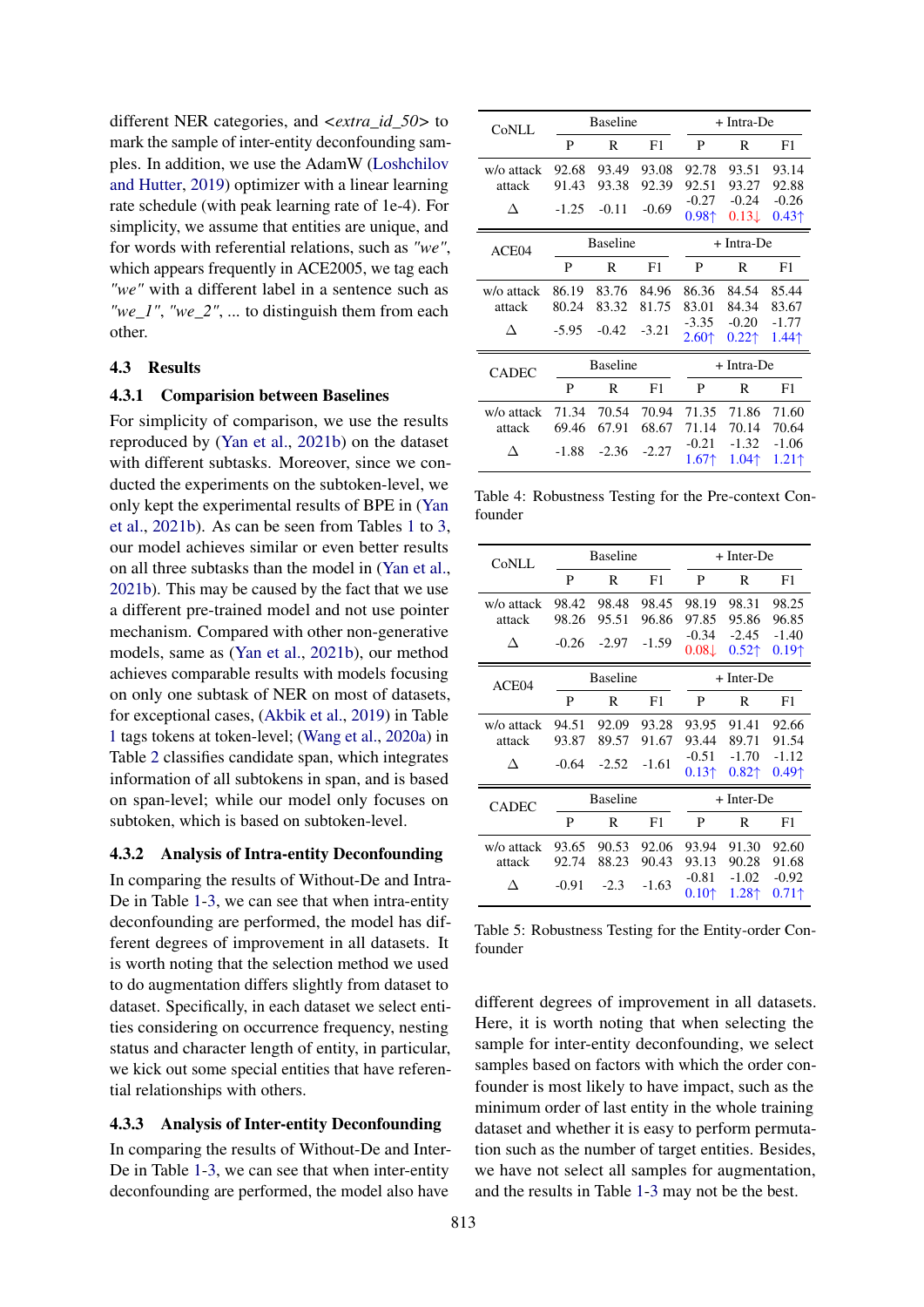#### 4.4 Robustness Testing

To verify the effectiveness of the two data augmentation methods we designed for de-confounding, we conducted robustness testing experiments on CoNLL03, ACE04 and CADEC, respectively.

The pre-context confounder introduce error bias into the model by incorrectly relying on prefix sequences during entity sequence generation in the training phase. To verify the effectiveness of our Intra-entity Deconfounding Data Augmentation method in eliminating the pre-context confounder, we designed robustness testing experiments. In decoding, we randomly sample several words as pre-context sequences, and then require the model to continue decoding the entities. The experimental results are shown in Table [4.](#page-5-0) We can observe that the performance of both the baseline model and the Intra-entity Deconfounding model have different degrees of degradation after the attack of random fixed pre-context. However, the relative performance degradation of the Intra-entity Deconfounding model is less, and the  $\Delta$  F1 on ACE04, CADEC and CoNLL are improved by+1.44%, +1.21% and +0.43% relative to the baseline model. This indicates that after Intra-entity Deconfounding Data Augmentation, the model can eliminate the precontext confounder to some extent.

We also verify the robustness of the Interentity Deconfounding Data Augmentation method against the entity-order confounder. We first randomly sample  $k$  entities as the prefix of the decoding sequence, and then let the model continue to generate entities. For convenience, we choose a sample of the test set with the number of entities greater than  $k$  for evaluation, and we do not consider the k randomly sampled correct entities in our evaluation. In our experiments,  $k = 4$ . From Table [5,](#page-5-1) we can observe that the performance of both models decreases after the attack of random entity order. However, after deconfounding the entity sequences by the Inter-entity Deconfounding Data Augmentation method, the model degradation is reduced, and the  $\Delta$  F1 on ACE04, CADEC, and CoNLL are improved by +0.49%, +0.71%, and +0.19% relative to the baseline model. This indicates that the Inter-entity Deconfounding Data Augmentation method we designed can enhance the robustness of the model to cope with random entity order when generating entity sequences, i.e., the entity-order confounder are eliminated to some extent.

## 5 Related Work

### 5.1 NER Task

The existing models can be basically divided into sequence labeling formulation, span-based formulation and generative-based formulation. Among them, the sequence labeling formulation was earlier applied to solve the NER problem [\(McCal](#page-8-10)[lum and Li,](#page-8-10) [2003;](#page-8-10) [Collobert et al.,](#page-7-5) [2011;](#page-7-5) [Huang](#page-8-11) [et al.,](#page-8-11) [2015;](#page-8-11) [Chiu and Nichols,](#page-7-6) [2016;](#page-7-6) [Lample et al.,](#page-8-5) [2016;](#page-8-5) [Straková et al.,](#page-10-1) [2019;](#page-10-1) [Yan et al.,](#page-10-8) [2019;](#page-10-8) [Li](#page-8-12) [et al.,](#page-8-12) [2020a\)](#page-8-12). After Nested NER and Discontinuous NER were discovered and raised, inspired by the successful application of sequence labeling formulation on Flat NER subtask, [Metke-Jimenez and](#page-8-4) [Karimi](#page-8-4) [\(2016\)](#page-8-4); [Muis and Lu](#page-9-10) [\(2017\)](#page-9-10) attempted to extend this approach to the new subtasks. Others chose a different path, based on the characteristics of Nested NER, [Xu et al.](#page-10-9) [\(2017\)](#page-10-9); [Wang and Lu](#page-10-10) [\(2019\)](#page-10-10); [Yu et al.](#page-10-3) [\(2020\)](#page-10-3) try to traverse all possible spans and do classification at the span-level. [Shen](#page-9-5) [et al.](#page-9-5) [\(2021a\)](#page-9-5) try to reduce the number of candidate spans and [Tan et al.](#page-10-11) [\(2021\)](#page-10-11) make the left and right boundaries of the candidate spans completely unfastened. In addition, in order to apply span-based formulation to the Discontinuous NER, the concept of hypergraph was introduced to efficiently represent spans [\(Lu and Roth,](#page-8-6) [2015;](#page-8-6) [Katiyar and Cardie,](#page-8-13) [2018;](#page-8-13) [Muis and Lu,](#page-9-15) [2016\)](#page-9-15).

Although sequence labeling formulation and span-based formulation can be applied to different subtasks separately, these formulations are difficult to be applied to them simultaneously. Among them, sequence labelling formulation needs to design different tagging schema for different NER subtasks [\(Ratinov and Roth,](#page-9-7) [2009;](#page-9-7) [Metke-Jimenez](#page-8-4) [and Karimi,](#page-8-4) [2016;](#page-8-4) [Straková et al.,](#page-10-1) [2019;](#page-10-1) [Dai et al.,](#page-7-2) [2020\)](#page-7-2), while span-based formulation needs to sacrifice a certain degree of performance. For example, span-based methods need to set a maximum span length to avoid the number of candidate spans to be traversed [\(Xu et al.,](#page-10-9) [2017;](#page-10-9) [Luan et al.,](#page-8-8) [2019b;](#page-8-8) [Wang and Lu,](#page-10-12) [2018\)](#page-10-12), since it is impossible to enumerate all possible spans, which is quadratic to the length of the sentence and fragment numbers of discontinuous entity.

Contrary to sequence-labeling and span-based formulation, generative-based formulation can be used to model these subtasks in a unified manner because it can generate variable-length sequences [\(Yan et al.,](#page-10-2) [2021b\)](#page-10-2). However, since the generative model uses autoregressive generation, its optimiza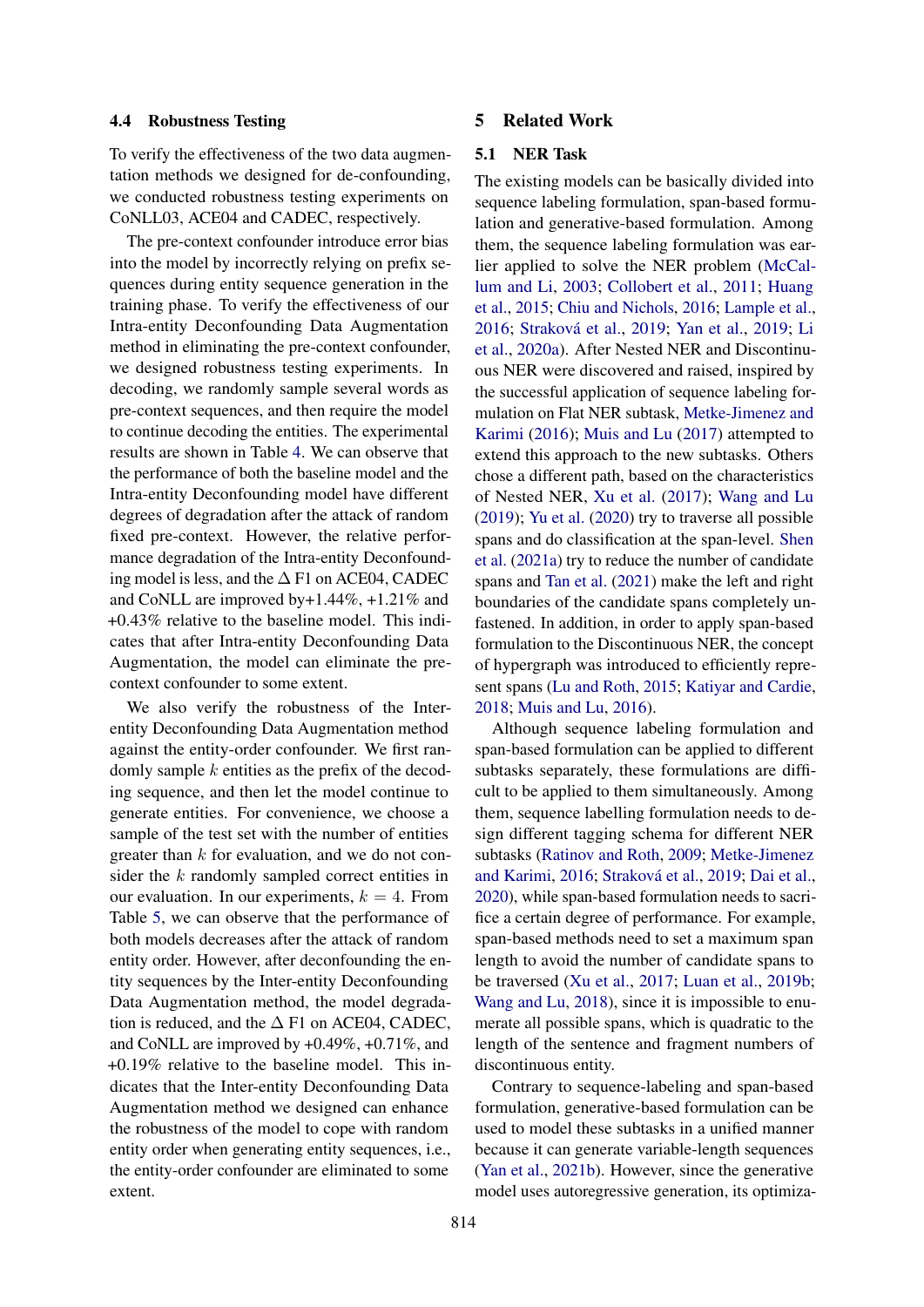tion objective differs significantly from the extraction objective of the NER task, which results in the model being influenced by some confounders and thus reduces the performance of model.

# 5.2 Causal Inference

Causal inference is a science that studies the relationship between correlation and causality. It is not only an explanatory framework, but also a way to provide solutions to achieve desired goals by pursuing causal effects [\(Pearl et al.,](#page-9-16) [2016;](#page-9-16) [Fenton et al.,](#page-7-7) [2020\)](#page-7-7). So far, it has been achieved greatly success in various domains such as psychology, politics and epidemiology for years [\(Mackinnon et al.,](#page-8-14) [2007;](#page-8-14) [Luke,](#page-8-15) [2015;](#page-8-15) [Alves et al.,](#page-7-8) [2014\)](#page-7-8). Recently, causal inference has also attracted increasing attention in nature language process for improving model's performance in various ways. For example, [Gard](#page-7-9)[ner et al.](#page-7-9) [\(2020\)](#page-7-9) constructs counterfactual samples by manually rewriting the rules, and [Garg et al.](#page-8-16) [\(2019\)](#page-8-16) frames counterfactual samples by heuristically replace some keywords. Compared to them, our method offers a fundamental way to remove the confounder in training phase for generative models which is applied to various tasks of essentially non-sequential problem.

# 6 Conclusion

In this paper, we analyze two kinds of confounder that generative models arised when applied to NER and use backdoor adjustment methods in causal inference to perform deconfounding. Specifically, for pre-context confounder and entity-order confounder, we respectively design Intra-entity and Inter-entity De-confounding Data Augmentation methods. Experiments show that the performance of the model improves on all datasets after deconfounding. In the future, we will continue to explore the application of causal inference to other tasks.

# Acknowledgments

This work is supported by the Key Research and Development Program of Zhejiang Province, China (No. 2021C01013), the Chinese Knowledge Center of Engineering Science and Technology (CKCEST) and MOE Engineering Research Center of Digital Library.

### **References**

<span id="page-7-4"></span>Alan Akbik, Tanja Bergmann, and Roland Vollgraf. 2019. [Pooled contextualized embeddings for named](https://doi.org/10.18653/v1/n19-1078)

[entity recognition.](https://doi.org/10.18653/v1/n19-1078) In *Proceedings of the 2019 Conference of the North American Chapter of the Association for Computational Linguistics: Human Language Technologies, NAACL-HLT 2019, Minneapolis, MN, USA, June 2-7, 2019, Volume 1 (Long and Short Papers)*, pages 724–728. Association for Computational Linguistics.

- <span id="page-7-8"></span>L. S. Alves, C. Susin, N Damé-Teixeira, and M. Maltz. 2014. Tooth loss prevalence and risk indicators among 12-year-old schoolchildren from south brazil. *Caries Research*, 48(4):347.
- <span id="page-7-6"></span>Jason P. C. Chiu and Eric Nichols. 2016. [Named en](https://transacl.org/ojs/index.php/tacl/article/view/792)[tity recognition with bidirectional lstm-cnns.](https://transacl.org/ojs/index.php/tacl/article/view/792) *Trans. Assoc. Comput. Linguistics*, 4:357–370.
- <span id="page-7-3"></span>Kevin Clark, Minh-Thang Luong, Christopher D. Manning, and Quoc V. Le. 2018. [Semi-supervised se](https://doi.org/10.18653/v1/d18-1217)[quence modeling with cross-view training.](https://doi.org/10.18653/v1/d18-1217) In *Proceedings of the 2018 Conference on Empirical Methods in Natural Language Processing, Brussels, Belgium, October 31 - November 4, 2018*, pages 1914– 1925. Association for Computational Linguistics.
- <span id="page-7-5"></span>Ronan Collobert, Jason Weston, Léon Bottou, Michael Karlen, Koray Kavukcuoglu, and Pavel P. Kuksa. 2011. [Natural language processing \(almost\) from](http://dl.acm.org/citation.cfm?id=2078186) [scratch.](http://dl.acm.org/citation.cfm?id=2078186) *J. Mach. Learn. Res.*, 12:2493–2537.
- <span id="page-7-2"></span>Xiang Dai, Sarvnaz Karimi, Ben Hachey, and Cécile Paris. 2020. [An effective transition-based model for](https://doi.org/10.18653/v1/2020.acl-main.520) [discontinuous NER.](https://doi.org/10.18653/v1/2020.acl-main.520) In *Proceedings of the 58th Annual Meeting of the Association for Computational Linguistics, ACL 2020, Online, July 5-10, 2020*, pages 5860–5870. Association for Computational Linguistics.
- <span id="page-7-1"></span>George R. Doddington, Alexis Mitchell, Mark A. Przybocki, Lance A. Ramshaw, Stephanie M. Strassel, and Ralph M. Weischedel. 2004. [The automatic con](http://www.lrec-conf.org/proceedings/lrec2004/summaries/5.htm)[tent extraction \(ACE\) program - tasks, data, and eval](http://www.lrec-conf.org/proceedings/lrec2004/summaries/5.htm)[uation.](http://www.lrec-conf.org/proceedings/lrec2004/summaries/5.htm) In *Proceedings of the Fourth International Conference on Language Resources and Evaluation, LREC 2004, May 26-28, 2004, Lisbon, Portugal*. European Language Resources Association.
- <span id="page-7-7"></span>Norman E. Fenton, Martin Neil, and Anthony C. Constantinou. 2020. [The book of why: The new science](https://doi.org/10.1016/j.artint.2020.103286) [of cause and effect, judea pearl, dana mackenzie. ba](https://doi.org/10.1016/j.artint.2020.103286)[sic books \(2018\).](https://doi.org/10.1016/j.artint.2020.103286) *Artif. Intell.*, 284:103286.
- <span id="page-7-0"></span>Octavian-Eugen Ganea and Thomas Hofmann. 2017. [Deep joint entity disambiguation with local neural](https://doi.org/10.18653/v1/D17-1277) [attention.](https://doi.org/10.18653/v1/D17-1277) In *Proceedings of the 2017 Conference on Empirical Methods in Natural Language Processing*, pages 2619–2629, Copenhagen, Denmark. Association for Computational Linguistics.
- <span id="page-7-9"></span>Matt Gardner, Yoav Artzi, Victoria Basmova, Jonathan Berant, Ben Bogin, Sihao Chen, Pradeep Dasigi, Dheeru Dua, Yanai Elazar, Ananth Gottumukkala, Nitish Gupta, Hannaneh Hajishirzi, Gabriel Ilharco, Daniel Khashabi, Kevin Lin, Jiangming Liu, Nelson F. Liu, Phoebe Mulcaire, Qiang Ning, Sameer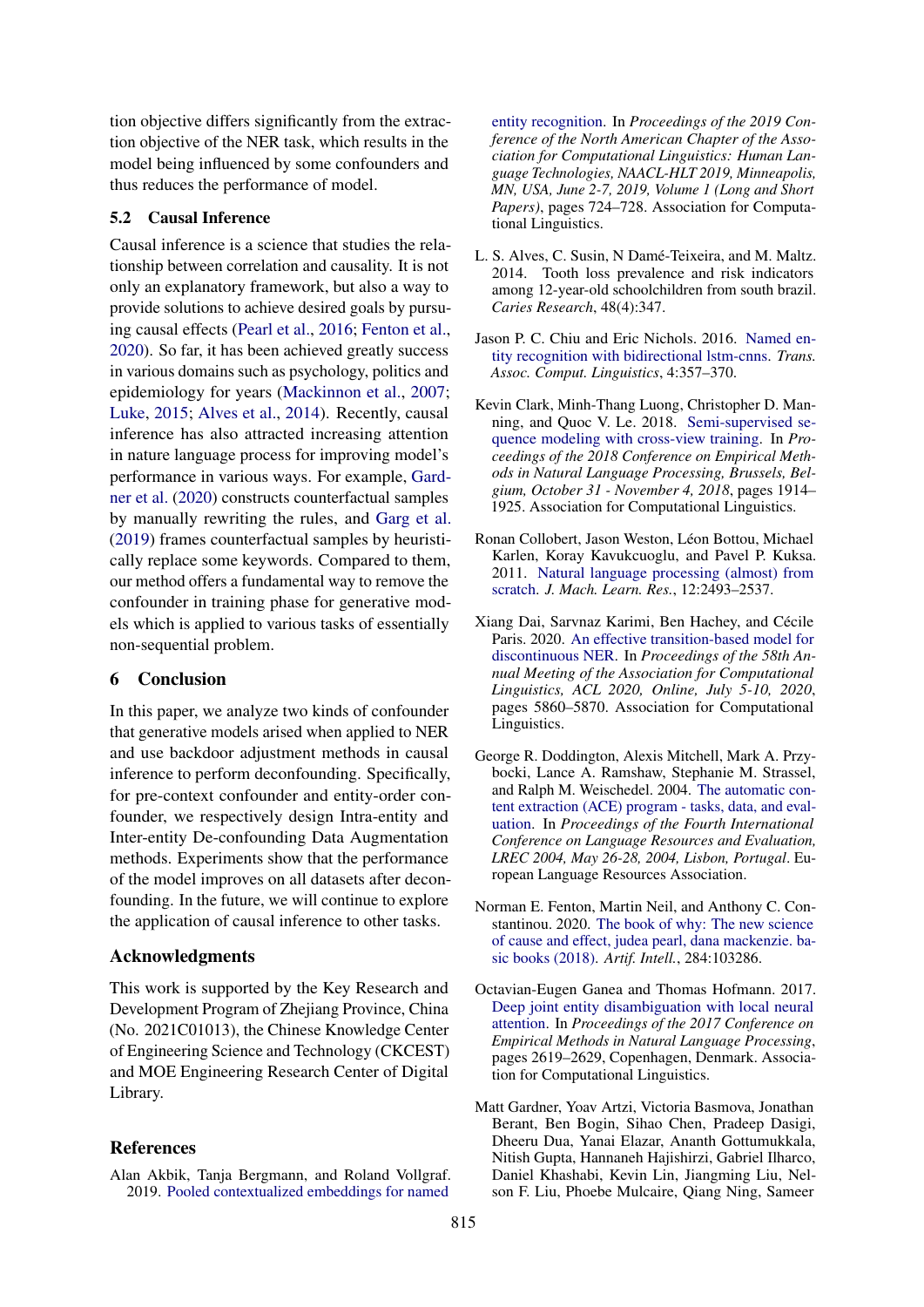Singh, Noah A. Smith, Sanjay Subramanian, Reut Tsarfaty, Eric Wallace, Ally Zhang, and Ben Zhou. 2020. [Evaluating models' local decision boundaries](https://doi.org/10.18653/v1/2020.findings-emnlp.117) [via contrast sets.](https://doi.org/10.18653/v1/2020.findings-emnlp.117) In *Findings of the Association for Computational Linguistics: EMNLP 2020, Online Event, 16-20 November 2020*, volume EMNLP 2020 of *Findings of ACL*, pages 1307–1323. Association for Computational Linguistics.

- <span id="page-8-16"></span>Sahaj Garg, Vincent Perot, Nicole Limtiaco, Ankur Taly, Ed H. Chi, and Alex Beutel. 2019. [Counterfactual](https://doi.org/10.1145/3306618.3317950) [fairness in text classification through robustness.](https://doi.org/10.1145/3306618.3317950) In *Proceedings of the 2019 AAAI/ACM Conference on AI, Ethics, and Society, AIES 2019, Honolulu, HI, USA, January 27-28, 2019*, pages 219–226. ACM.
- <span id="page-8-11"></span>Zhiheng Huang, Wei Xu, and Kai Yu. 2015. [Bidi](http://arxiv.org/abs/1508.01991)[rectional LSTM-CRF models for sequence tagging.](http://arxiv.org/abs/1508.01991) *CoRR*, abs/1508.01991.
- <span id="page-8-2"></span>Meizhi Ju, Makoto Miwa, and Sophia Ananiadou. 2018. [A neural layered model for nested named entity recog](https://doi.org/10.18653/v1/N18-1131)[nition.](https://doi.org/10.18653/v1/N18-1131) In *Proceedings of the 2018 Conference of the North American Chapter of the Association for Computational Linguistics: Human Language Technologies, Volume 1 (Long Papers)*, pages 1446–1459, New Orleans, Louisiana. Association for Computational Linguistics.
- <span id="page-8-1"></span>Sarvnaz Karimi, Alejandro Metke-Jimenez, Madonna Kemp, and Chen Wang. 2015. [Cadec: A corpus of ad](https://doi.org/10.1016/j.jbi.2015.03.010)[verse drug event annotations.](https://doi.org/10.1016/j.jbi.2015.03.010) *J. Biomed. Informatics*, 55:73–81.
- <span id="page-8-13"></span>Arzoo Katiyar and Claire Cardie. 2018. [Nested named](https://doi.org/10.18653/v1/n18-1079) [entity recognition revisited.](https://doi.org/10.18653/v1/n18-1079) In *Proceedings of the 2018 Conference of the North American Chapter of the Association for Computational Linguistics: Human Language Technologies, NAACL-HLT 2018, New Orleans, Louisiana, USA, June 1-6, 2018, Volume 1 (Long Papers)*, pages 861–871. Association for Computational Linguistics.
- <span id="page-8-0"></span>Jin-Dong Kim, Tomoko Ohta, Yuka Tateisi, and Jun'ichi Tsujii. 2003. [GENIA corpus - a semantically anno](http://bioinformatics.oupjournals.org/cgi/content/abstract/19/suppl_1/i180?etoc)[tated corpus for bio-textmining.](http://bioinformatics.oupjournals.org/cgi/content/abstract/19/suppl_1/i180?etoc) In *Proceedings of the Eleventh International Conference on Intelligent Systems for Molecular Biology, June 29 - July 3, 2003, Brisbane, Australia*, pages 180–182.
- <span id="page-8-5"></span>Guillaume Lample, Miguel Ballesteros, Sandeep Subramanian, Kazuya Kawakami, and Chris Dyer. 2016. [Neural architectures for named entity recognition.](https://doi.org/10.18653/v1/n16-1030) In *NAACL HLT 2016, The 2016 Conference of the North American Chapter of the Association for Computational Linguistics: Human Language Technologies, San Diego California, USA, June 12-17, 2016*, pages 260–270. The Association for Computational Linguistics.
- <span id="page-8-12"></span>Xiaonan Li, Hang Yan, Xipeng Qiu, and Xuanjing Huang. 2020a. [FLAT: chinese NER using flat-lattice](https://doi.org/10.18653/v1/2020.acl-main.611) [transformer.](https://doi.org/10.18653/v1/2020.acl-main.611) In *Proceedings of the 58th Annual Meeting of the Association for Computational Linguistics, ACL 2020, Online, July 5-10, 2020*, pages 6836–6842. Association for Computational Linguistics.
- <span id="page-8-7"></span>Xiaoya Li, Jingrong Feng, Yuxian Meng, Qinghong Han, Fei Wu, and Jiwei Li. 2020b. [A unified MRC](https://doi.org/10.18653/v1/2020.acl-main.519) [framework for named entity recognition.](https://doi.org/10.18653/v1/2020.acl-main.519) In *Proceedings of the 58th Annual Meeting of the Association for Computational Linguistics, ACL 2020, Online, July 5-10, 2020*, pages 5849–5859. Association for Computational Linguistics.
- <span id="page-8-9"></span>Ilya Loshchilov and Frank Hutter. 2019. [Decoupled](https://openreview.net/forum?id=Bkg6RiCqY7) [weight decay regularization.](https://openreview.net/forum?id=Bkg6RiCqY7) In *7th International Conference on Learning Representations, ICLR 2019, New Orleans, LA, USA, May 6-9, 2019*. OpenReview.net.
- <span id="page-8-6"></span>Wei Lu and Dan Roth. 2015. [Joint mention extraction](https://doi.org/10.18653/v1/d15-1102) [and classification with mention hypergraphs.](https://doi.org/10.18653/v1/d15-1102) In *Proceedings of the 2015 Conference on Empirical Methods in Natural Language Processing, EMNLP 2015, Lisbon, Portugal, September 17-21, 2015*, pages 857– 867. The Association for Computational Linguistics.
- <span id="page-8-3"></span>Yi Luan, Dave Wadden, Luheng He, Amy Shah, Mari Ostendorf, and Hannaneh Hajishirzi. 2019a. [A gen](https://doi.org/10.18653/v1/N19-1308)[eral framework for information extraction using dy](https://doi.org/10.18653/v1/N19-1308)[namic span graphs.](https://doi.org/10.18653/v1/N19-1308) In *Proceedings of the 2019 Conference of the North American Chapter of the Association for Computational Linguistics: Human Language Technologies, Volume 1 (Long and Short Papers)*, pages 3036–3046, Minneapolis, Minnesota. Association for Computational Linguistics.
- <span id="page-8-8"></span>Yi Luan, Dave Wadden, Luheng He, Amy Shah, Mari Ostendorf, and Hannaneh Hajishirzi. 2019b. [A gen](https://doi.org/10.18653/v1/n19-1308)[eral framework for information extraction using dy](https://doi.org/10.18653/v1/n19-1308)[namic span graphs.](https://doi.org/10.18653/v1/n19-1308) In *Proceedings of the 2019 Conference of the North American Chapter of the Association for Computational Linguistics: Human Language Technologies, NAACL-HLT 2019, Minneapolis, MN, USA, June 2-7, 2019, Volume 1 (Long and Short Papers)*, pages 3036–3046. Association for Computational Linguistics.
- <span id="page-8-15"></span>K. Luke. 2015. The statistics of causal inference: A view from political methodology. *Political Analysis*, 23(3):313–335.
- <span id="page-8-14"></span>D. P. Mackinnon, A. J. Fairchild, and M. S. Fritz. 2007. Mediation analysis. *Annual Review of Psychology*, 58(1):593.
- <span id="page-8-10"></span>Andrew McCallum and Wei Li. 2003. [Early results for](https://aclanthology.org/W03-0430/) [named entity recognition with conditional random](https://aclanthology.org/W03-0430/) [fields, feature induction and web-enhanced lexicons.](https://aclanthology.org/W03-0430/) In *Proceedings of the Seventh Conference on Natural Language Learning, CoNLL 2003, Held in cooperation with HLT-NAACL 2003, Edmonton, Canada, May 31 - June 1, 2003*, pages 188–191. ACL.
- <span id="page-8-4"></span>Alejandro Metke-Jimenez and Sarvnaz Karimi. 2016. [Concept identification and normalisation for adverse](http://ceur-ws.org/Vol-1709/BMDID_2016_paper_5.pdf) [drug event discovery in medical forums.](http://ceur-ws.org/Vol-1709/BMDID_2016_paper_5.pdf) In *Proceedings of the First International Workshop on Biomedical Data Integration and Discovery (BMDID 2016) co-located with The 15th International Semantic Web Conference (ISWC 2016), Kobe, Japan, October 17,*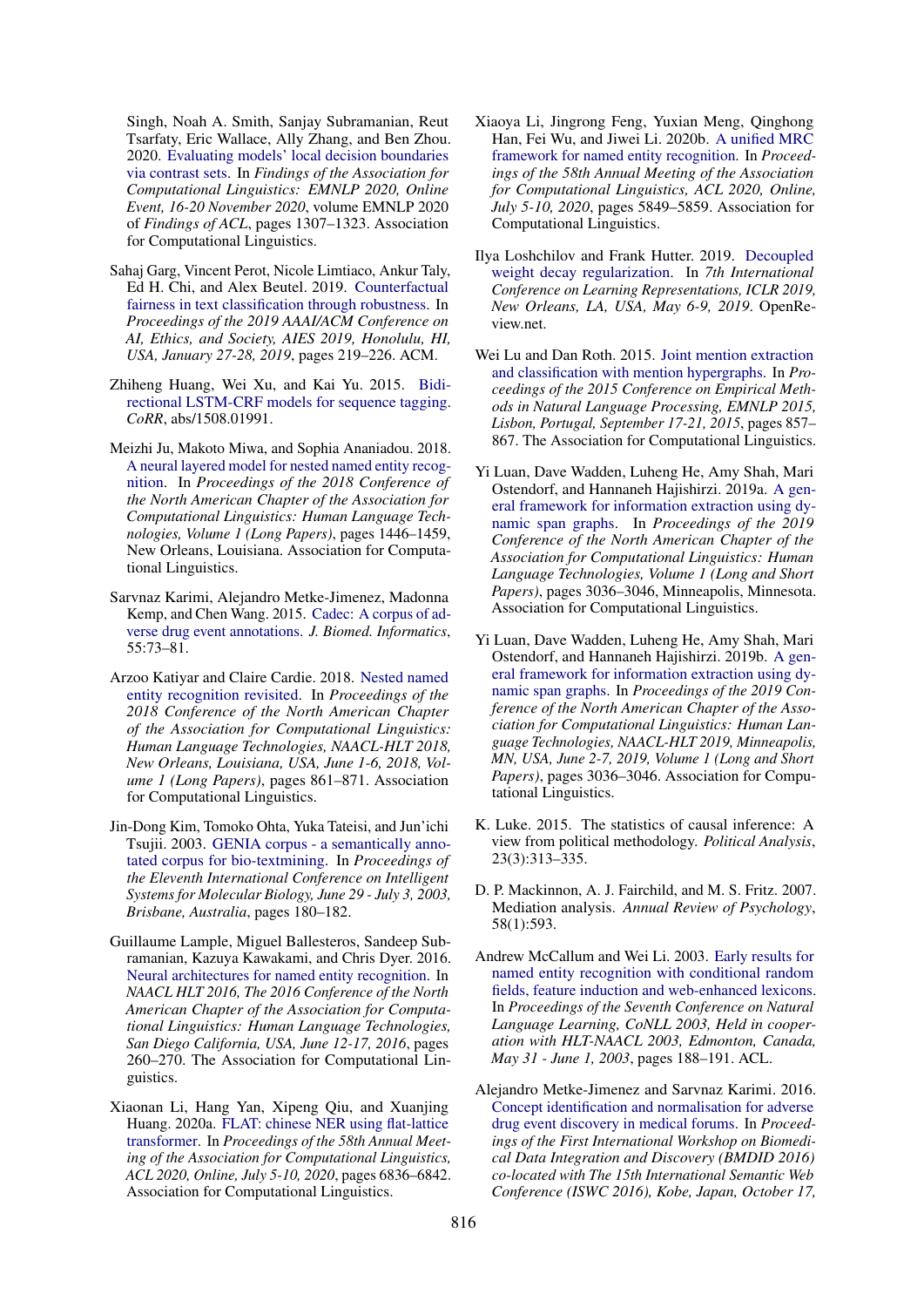*2016*, volume 1709 of *CEUR Workshop Proceedings*. CEUR-WS.org.

- <span id="page-9-0"></span>Makoto Miwa and Mohit Bansal. 2016. [End-to-end re](https://doi.org/10.18653/v1/P16-1105)[lation extraction using LSTMs on sequences and tree](https://doi.org/10.18653/v1/P16-1105) [structures.](https://doi.org/10.18653/v1/P16-1105) In *Proceedings of the 54th Annual Meeting of the Association for Computational Linguistics (Volume 1: Long Papers)*, pages 1105–1116, Berlin, Germany. Association for Computational Linguistics.
- <span id="page-9-12"></span>Danielle L. Mowery, Sumithra Velupillai, Brett R. South, Lee M. Christensen, David Martínez, Liadh Kelly, Lorraine Goeuriot, Noémie Elhadad, Sameer Pradhan, Guergana K. Savova, and Wendy W. Chapman. 2014. [Task 2: Share/clef ehealth evaluation](http://ceur-ws.org/Vol-1180/CLEF2014wn-eHealth-MoweryEt2014.pdf) [lab 2014.](http://ceur-ws.org/Vol-1180/CLEF2014wn-eHealth-MoweryEt2014.pdf) In *Working Notes for CLEF 2014 Conference, Sheffield, UK, September 15-18, 2014*, volume 1180 of *CEUR Workshop Proceedings*, pages 31–42. CEUR-WS.org.
- <span id="page-9-15"></span>Aldrian Obaja Muis and Wei Lu. 2016. [Learning to rec](https://doi.org/10.18653/v1/d16-1008)[ognize discontiguous entities.](https://doi.org/10.18653/v1/d16-1008) In *Proceedings of the 2016 Conference on Empirical Methods in Natural Language Processing, EMNLP 2016, Austin, Texas, USA, November 1-4, 2016*, pages 75–84. The Association for Computational Linguistics.
- <span id="page-9-10"></span>Aldrian Obaja Muis and Wei Lu. 2017. [Labeling gaps](https://doi.org/10.18653/v1/d17-1276) [between words: Recognizing overlapping mentions](https://doi.org/10.18653/v1/d17-1276) [with mention separators.](https://doi.org/10.18653/v1/d17-1276) In *Proceedings of the 2017 Conference on Empirical Methods in Natural Language Processing, EMNLP 2017, Copenhagen, Denmark, September 9-11, 2017*, pages 2608–2618. Association for Computational Linguistics.
- <span id="page-9-6"></span>Giovanni Paolini, Ben Athiwaratkun, Jason Krone, Jie Ma, Alessandro Achille, Rishita Anubhai, Cicero Nogueira dos Santos, Bing Xiang, and Stefano Soatto. 2021. [Structured prediction as translation](https://arxiv.org/abs/2101.05779) [between augmented natural languages.](https://arxiv.org/abs/2101.05779) In *9th International Conference on Learning Representations, ICLR 2021*.
- <span id="page-9-16"></span>Judea Pearl, M. Maria Glymour, and Nicholas P Jewell. 2016. Causal inference in statistics: A primer.
- <span id="page-9-14"></span>Matthew E. Peters, Mark Neumann, Mohit Iyyer, Matt Gardner, Christopher Clark, Kenton Lee, and Luke Zettlemoyer. 2018. [Deep contextualized word rep](https://doi.org/10.18653/v1/n18-1202)[resentations.](https://doi.org/10.18653/v1/n18-1202) In *Proceedings of the 2018 Conference of the North American Chapter of the Association for Computational Linguistics: Human Language Technologies, NAACL-HLT 2018, New Orleans, Louisiana, USA, June 1-6, 2018, Volume 1 (Long Papers)*, pages 2227–2237. Association for Computational Linguistics.
- <span id="page-9-3"></span>Sameer Pradhan, Noémie Elhadad, Brett R. South, David Martínez, Lee M. Christensen, Amy Vogel, Hanna Suominen, Wendy W. Chapman, and Guergana K. Savova. 2013a. [Task 1: Share/clef ehealth](http://ceur-ws.org/Vol-1179/CLEF2013wn-CLEFeHealth-PradhanEt2013.pdf) [evaluation lab 2013.](http://ceur-ws.org/Vol-1179/CLEF2013wn-CLEFeHealth-PradhanEt2013.pdf) In *Working Notes for CLEF 2013 Conference , Valencia, Spain, September 23-26, 2013*, volume 1179 of *CEUR Workshop Proceedings*. CEUR-WS.org.
- <span id="page-9-8"></span>Sameer Pradhan, Alessandro Moschitti, Nianwen Xue, Hwee Tou Ng, Anders Björkelund, Olga Uryupina, Yuchen Zhang, and Zhi Zhong. 2013b. [Towards ro](https://aclanthology.org/W13-3516/)[bust linguistic analysis using ontonotes.](https://aclanthology.org/W13-3516/) In *Proceedings of the Seventeenth Conference on Computational Natural Language Learning, CoNLL 2013, Sofia, Bulgaria, August 8-9, 2013*, pages 143–152. ACL.
- <span id="page-9-9"></span>Sameer Pradhan, Alessandro Moschitti, Nianwen Xue, Olga Uryupina, and Yuchen Zhang. 2012. [Conll-](https://aclanthology.org/W12-4501/)[2012 shared task: Modeling multilingual unrestricted](https://aclanthology.org/W12-4501/) [coreference in ontonotes.](https://aclanthology.org/W12-4501/) In *Joint Conference on Empirical Methods in Natural Language Processing and Computational Natural Language Learning - Proceedings of the Shared Task: Modeling Multilingual Unrestricted Coreference in OntoNotes, EMNLP-CoNLL 2012, July 13, 2012, Jeju Island, Korea*, pages 1–40. ACL.
- <span id="page-9-13"></span>Colin Raffel, Noam Shazeer, Adam Roberts, Katherine Lee, Sharan Narang, Michael Matena, Yangi Zhou, Wei Li, and Peter J. Liu. 2020. [Exploring the limits](http://jmlr.org/papers/v21/20-074.html) [of transfer learning with a unified text-to-text trans](http://jmlr.org/papers/v21/20-074.html)[former.](http://jmlr.org/papers/v21/20-074.html) *J. Mach. Learn. Res.*, 21:140:1–140:67.
- <span id="page-9-7"></span>Lev-Arie Ratinov and Dan Roth. 2009. [Design chal](https://aclanthology.org/W09-1119/)[lenges and misconceptions in named entity recogni](https://aclanthology.org/W09-1119/)[tion.](https://aclanthology.org/W09-1119/) In *Proceedings of the Thirteenth Conference on Computational Natural Language Learning, CoNLL 2009, Boulder, Colorado, USA, June 4-5, 2009*, pages 147–155. ACL.
- <span id="page-9-2"></span>Erik F. Tjong Kim Sang and Fien De Meulder. 2003. [Introduction to the conll-2003 shared task: Language](https://aclanthology.org/W03-0419/)[independent named entity recognition.](https://aclanthology.org/W03-0419/) In *Proceedings of the Seventh Conference on Natural Language Learning, CoNLL 2003, Held in cooperation with HLT-NAACL 2003, Edmonton, Canada, May 31 - June 1, 2003*, pages 142–147. ACL.
- <span id="page-9-5"></span>Yongliang Shen, Xinyin Ma, Zeqi Tan, Shuai Zhang, Wen Wang, and Weiming Lu. 2021a. [Locate and](https://doi.org/10.18653/v1/2021.acl-long.216) [label: A two-stage identifier for nested named en](https://doi.org/10.18653/v1/2021.acl-long.216)[tity recognition.](https://doi.org/10.18653/v1/2021.acl-long.216) In *Proceedings of the 59th Annual Meeting of the Association for Computational Linguistics and the 11th International Joint Conference on Natural Language Processing (Volume 1: Long Papers)*, pages 2782–2794, Online. Association for Computational Linguistics.
- <span id="page-9-1"></span>Yongliang Shen, Xinyin Ma, Yechun Tang, and Weiming Lu. 2021b. [A trigger-sense memory flow frame](https://doi.org/10.1145/3442381.3449895)[work for joint entity and relation extraction.](https://doi.org/10.1145/3442381.3449895) In *Proceedings of the Web Conference 2021*, WWW '21, page 1704–1715, New York, NY, USA. Association for Computing Machinery.
- <span id="page-9-11"></span>Takashi Shibuya and Eduard H. Hovy. 2020. [Nested](https://transacl.org/ojs/index.php/tacl/article/view/2103) [named entity recognition via second-best sequence](https://transacl.org/ojs/index.php/tacl/article/view/2103) [learning and decoding.](https://transacl.org/ojs/index.php/tacl/article/view/2103) *Trans. Assoc. Comput. Linguistics*, 8:605–620.
- <span id="page-9-4"></span>Jana Straková, Milan Straka, and Jan Hajic. 2019. [Neu](https://doi.org/10.18653/v1/P19-1527)[ral architectures for nested NER through lineariza](https://doi.org/10.18653/v1/P19-1527)[tion.](https://doi.org/10.18653/v1/P19-1527) In *Proceedings of the 57th Annual Meeting of*